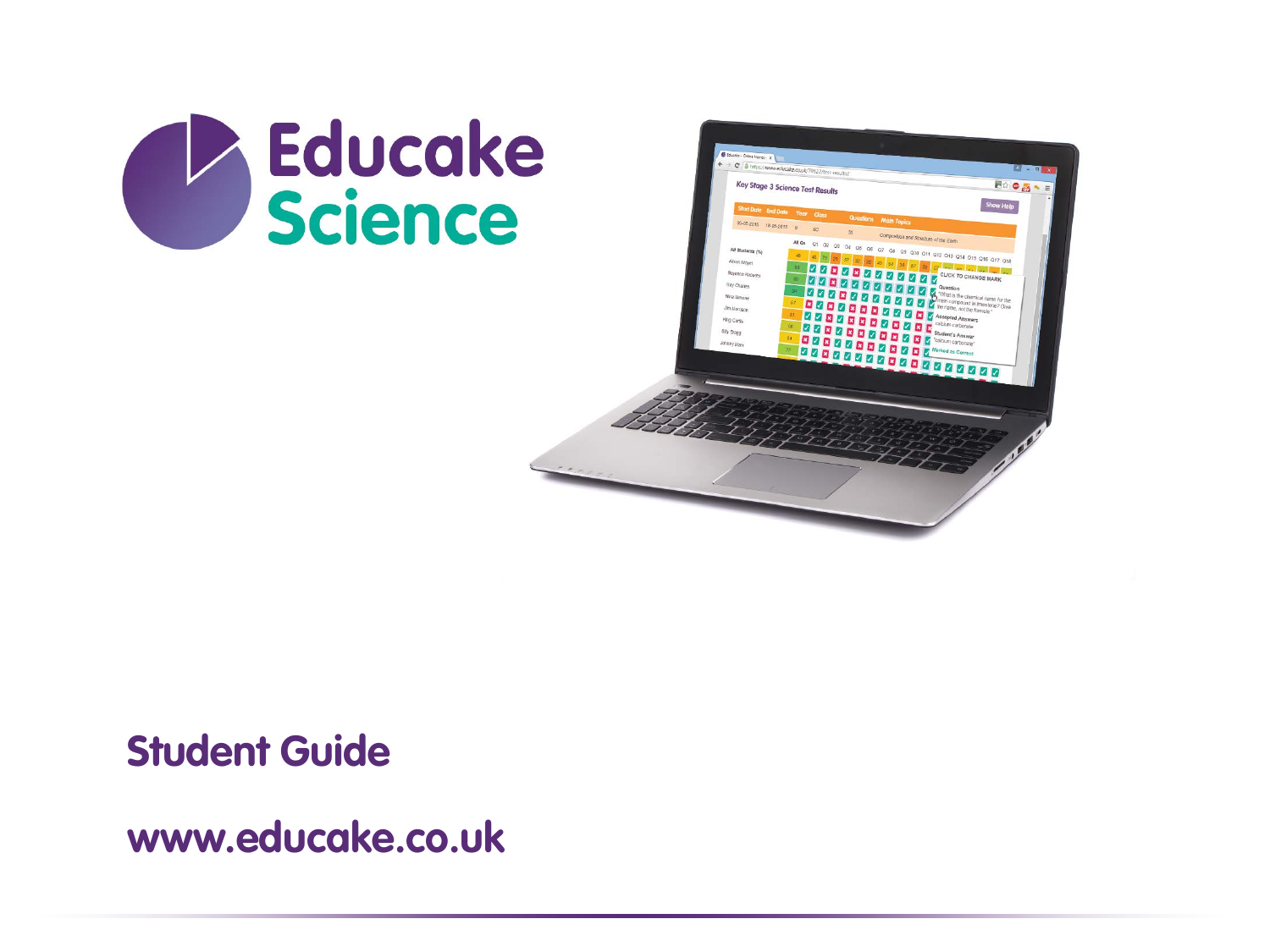# **What is Educake?**

- Educake is a website for science homework and revision
- Teachers can set you homework with Educake
- You can set yourself revision tests
- Educake works on PCs, tablets and smartphones

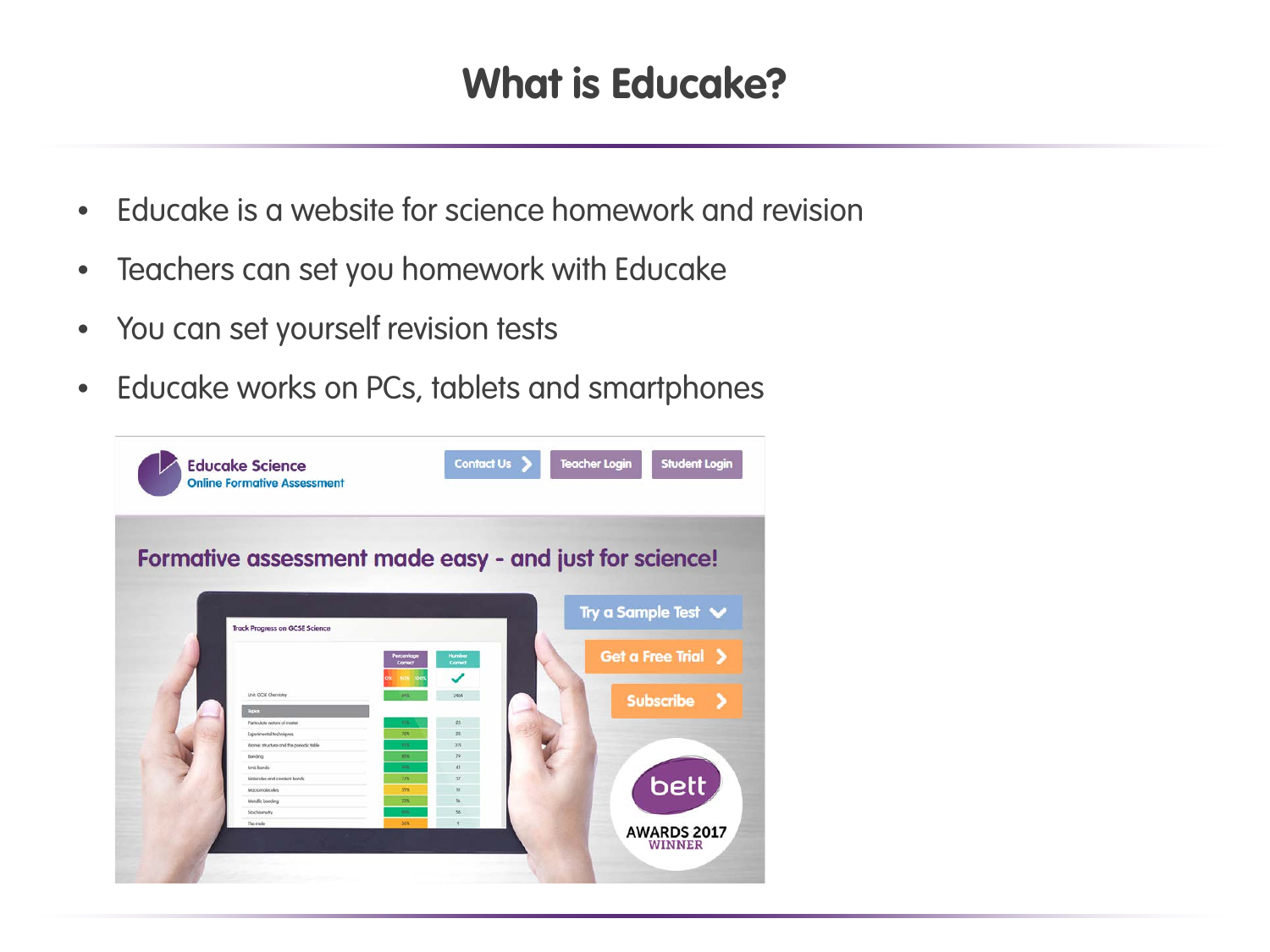# **How do you log in to Educake?**

• Go to <u>www.educake.co.uk</u> in a web browser, like Chrome or Safari



- Enter the username and password your teacher gave you
- Usernames are your first name, then the first letter of your last name, then a 4 digit number.
- For example, Brian Pie's username might be brianp0007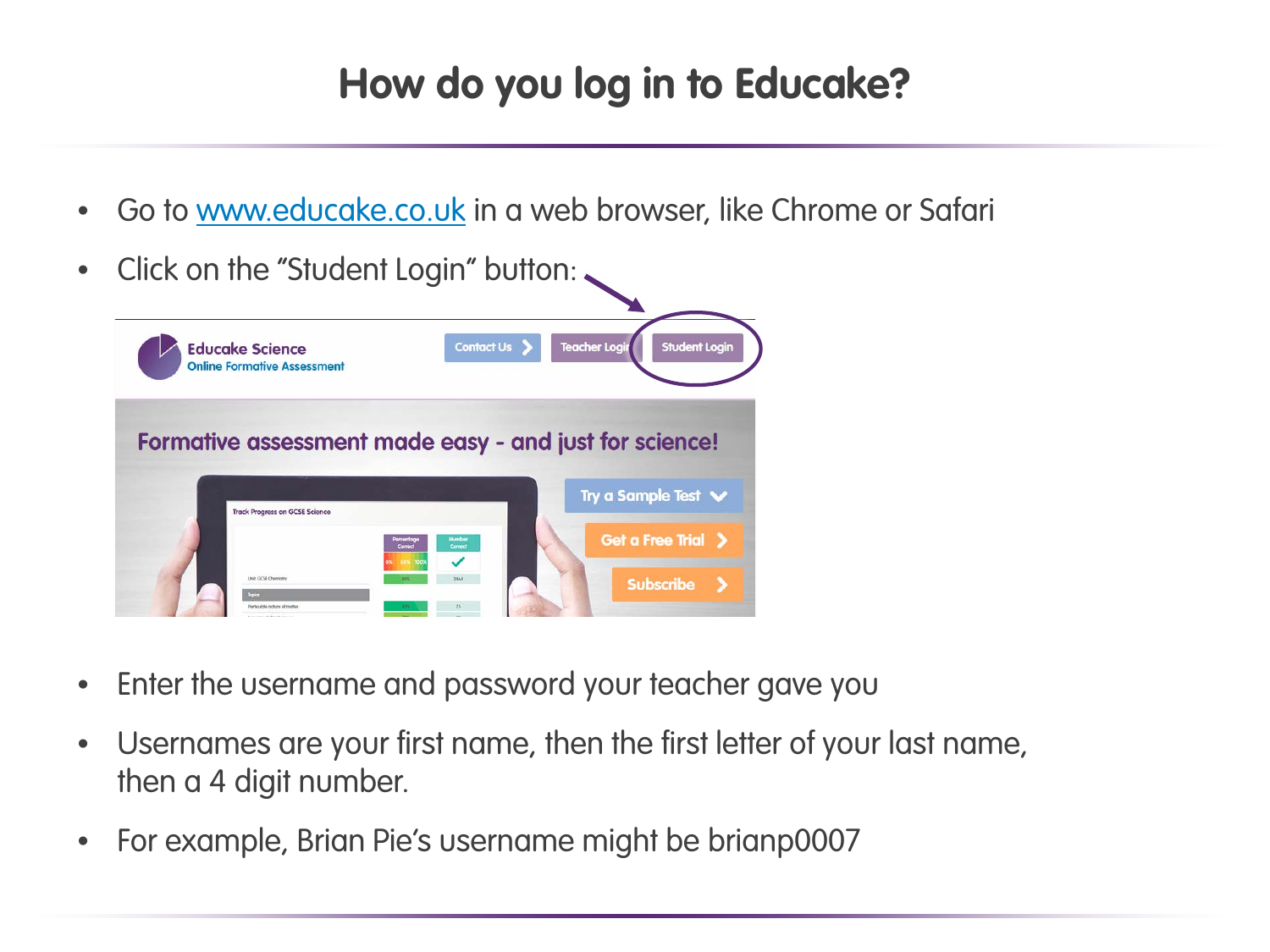## **How do I answer a test?**

• When you log in you will see this page:



- Tests your teachers have set you are in green at the top
- Click on a green test to take it and answer the questions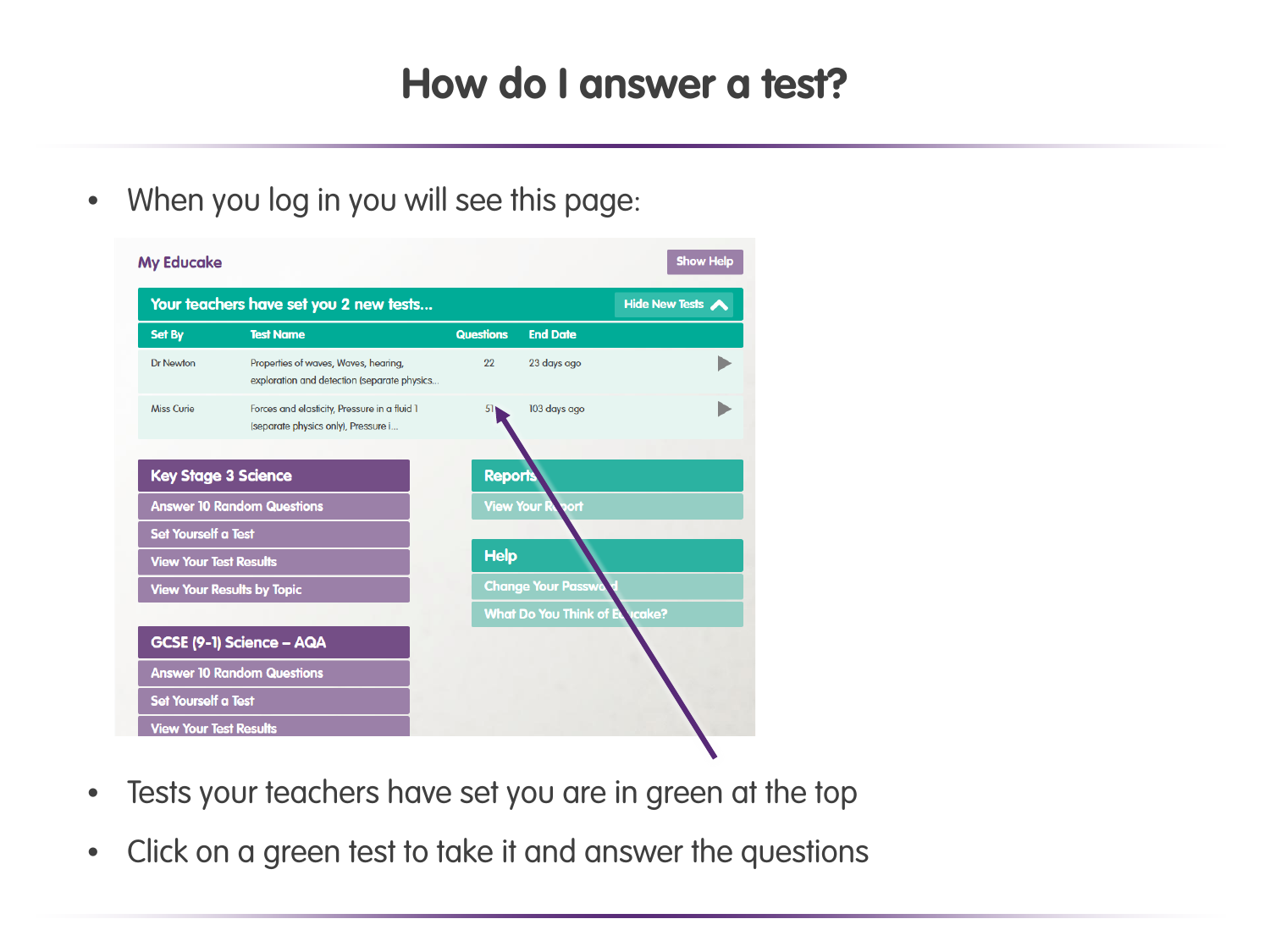## **How do I set myself a test?**

• Click on "Set Yourself a Test" to revise a topic



- You can choose the topics you want to revise
- You can choose the number of questions you want to answer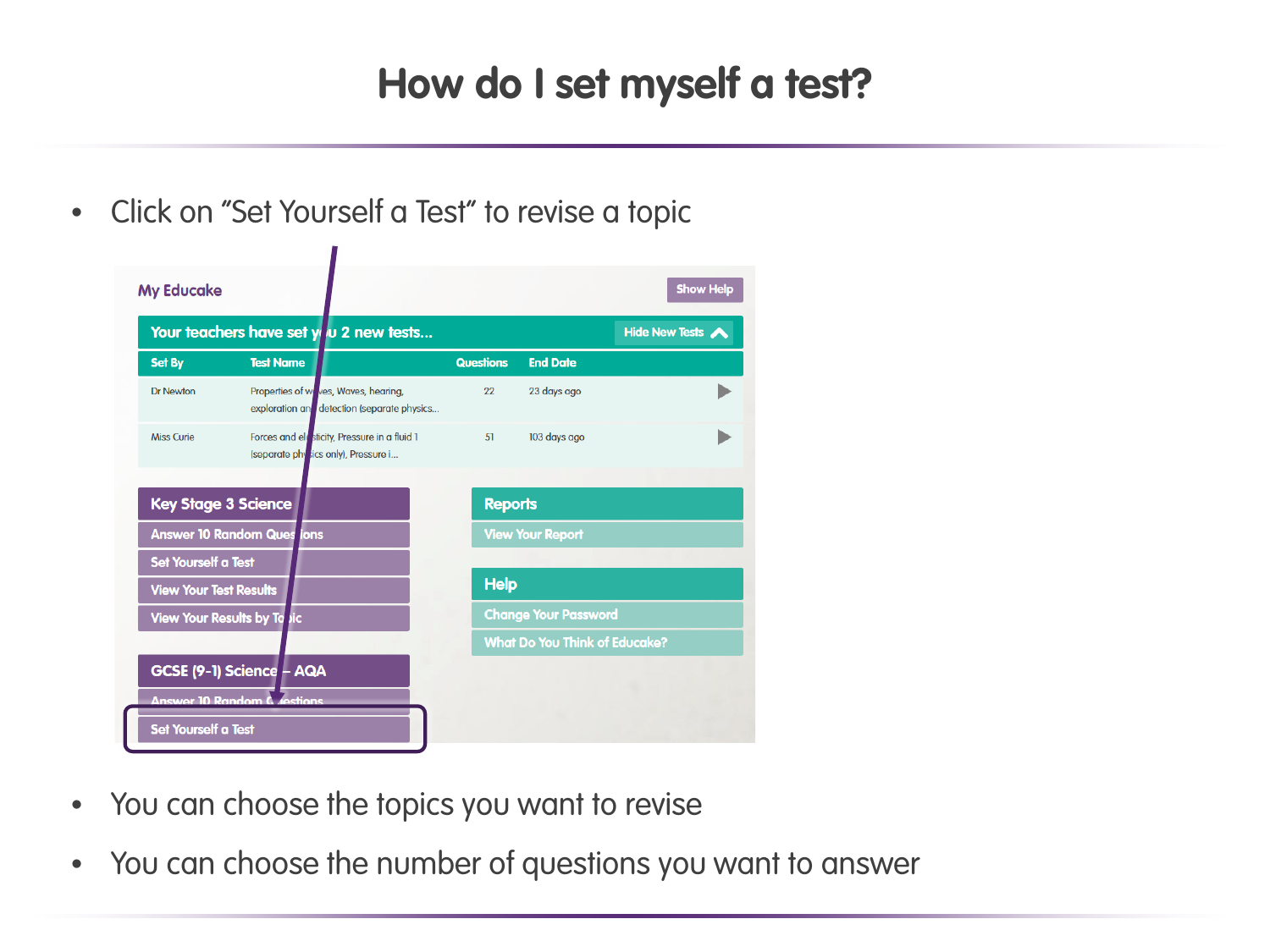### **What are Educake tests like?**

- Educake tests are made of short questions
- They are made to improve your knowledge and understanding of science

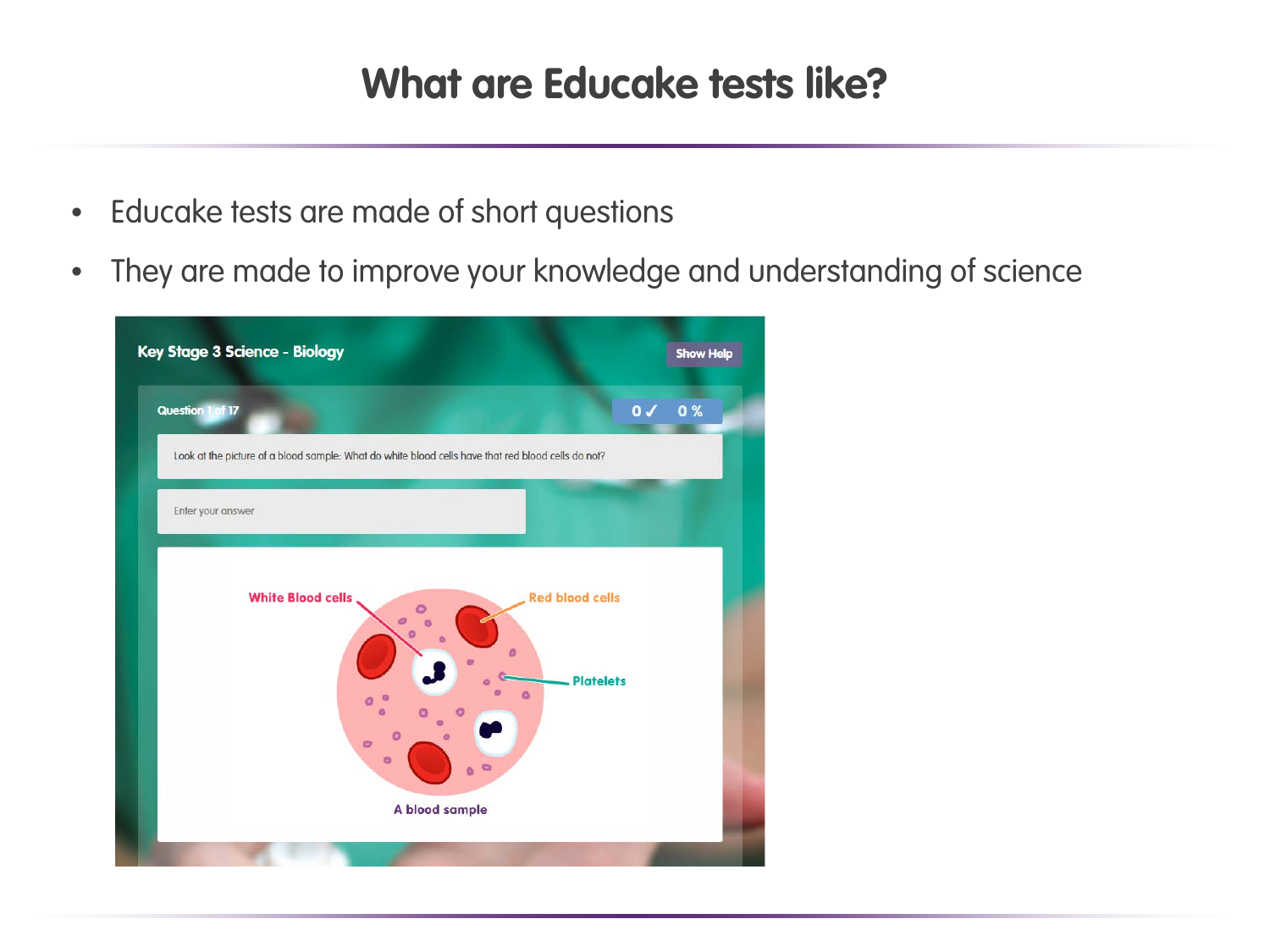### **What are Educake tests like?**

- The questions aren't all multiple choice
- You usually type in the answer
- Educake accepts small spelling mistakes
- Your score so far on the test is shown here:

| Question 9 of 30                                                                                                                                       |  | 75 % |
|--------------------------------------------------------------------------------------------------------------------------------------------------------|--|------|
| What is the missing word needed to complete this sentence: If a plant is losing water faster than it can be replaced by<br>its roots, its stomata will |  |      |
|                                                                                                                                                        |  |      |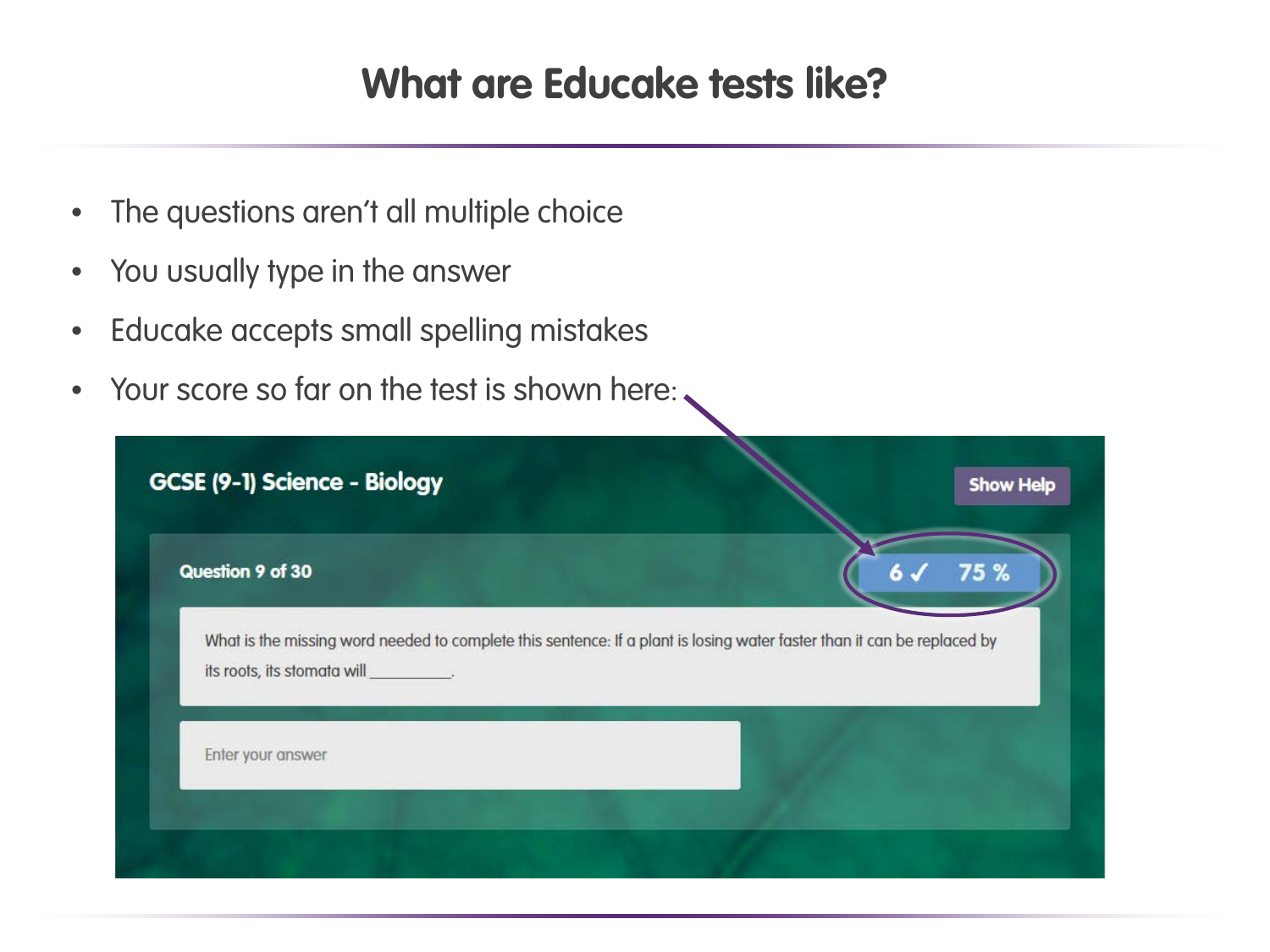## **What happens when I finish a test?**

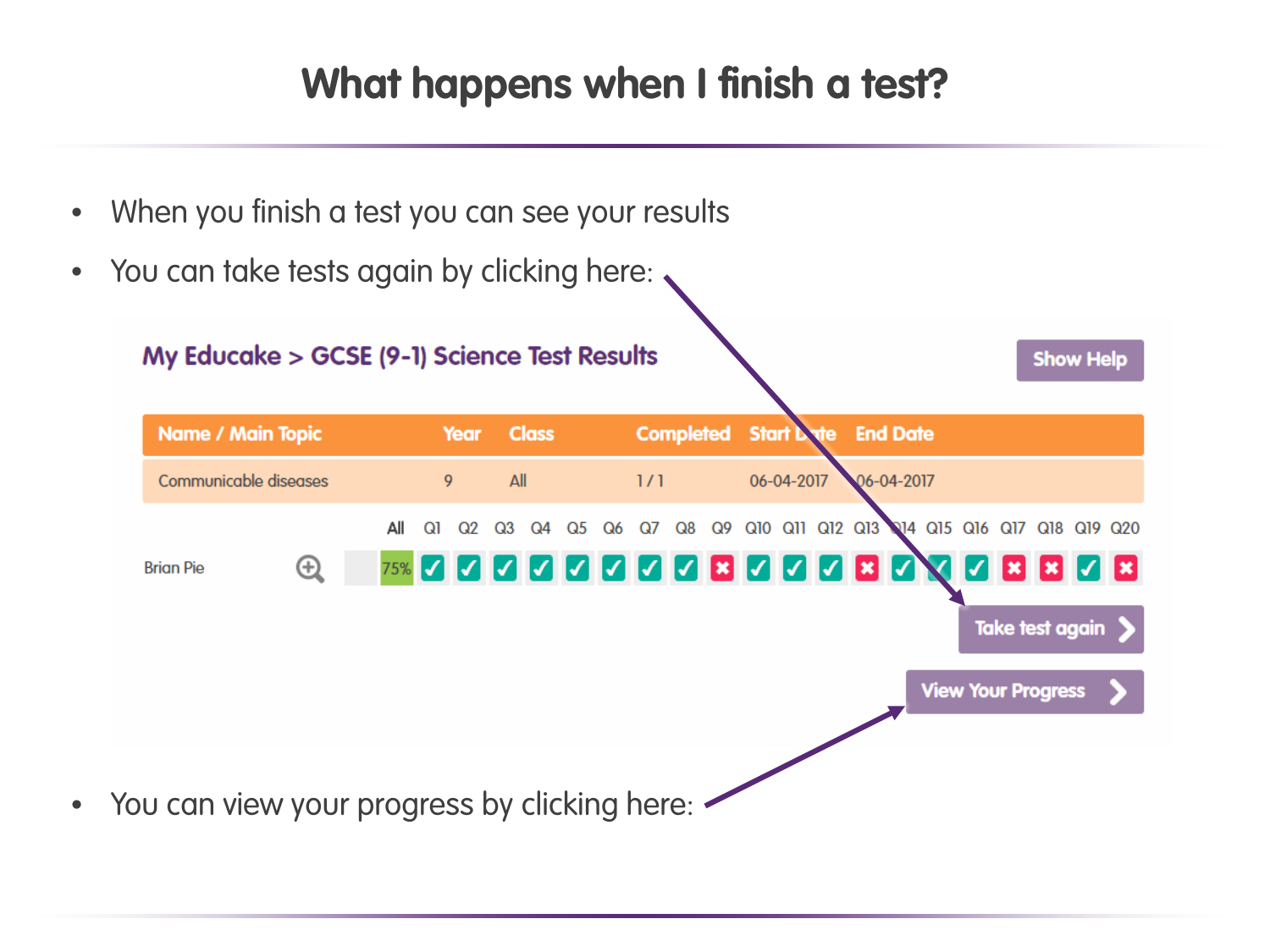# **View your progress each time you finish a test**

- Topics you know well are coloured green
- Topics you need to revise more are coloured red
- Click on a topic to take a revision test on it

| <b>Topic</b>                                                  | <b>Percentage Correct</b> | <b>Questions Answered</b> | <b>Answer 10 More Questions</b> |
|---------------------------------------------------------------|---------------------------|---------------------------|---------------------------------|
| 4.1 Atomic Structure and the Periodic Table (Paper 1)         |                           |                           |                                 |
| Atoms, elements, and compounds: th                            | 91%                       | 247                       |                                 |
| <b>Mixtures</b>                                               | 71%                       | 14                        |                                 |
| Atomic models                                                 | 65%                       | 129                       |                                 |
| The periodic table                                            | 72%                       | 65                        |                                 |
| Group 0                                                       | 19%                       | 41                        |                                 |
| The transition metals (separate ch                            | 88%                       | 8                         |                                 |
| 4.2 Bonding, Structure and the Properties of Matter (Paper 1) |                           |                           |                                 |
| <b>Chemical bonds</b>                                         | 74%                       | 57                        |                                 |